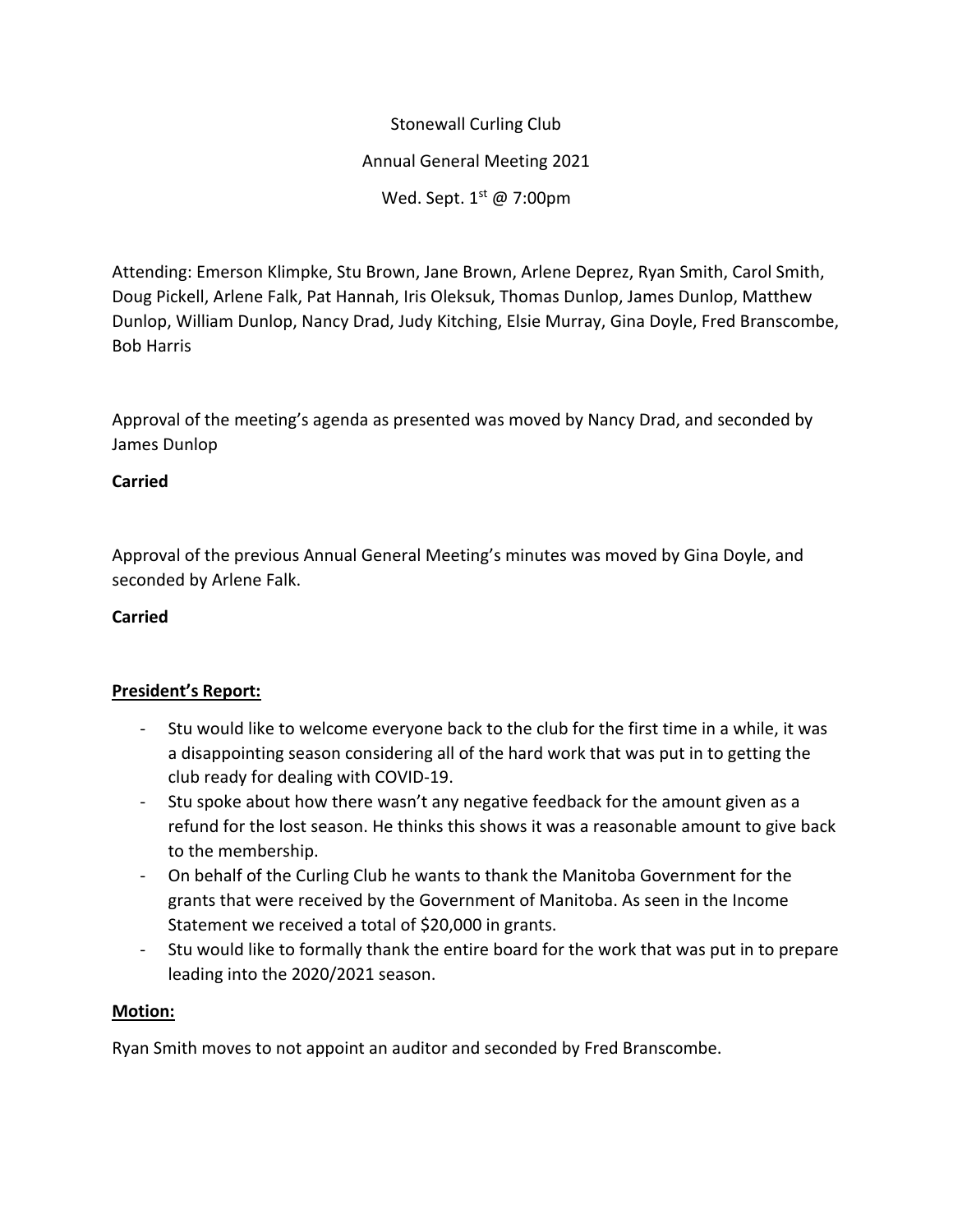## **Treasurer's Report:**

- The grants that we received were able to help offset losses from the missed season.
- Our final debt payment to the town was paid off this year.
- Our satellite, phones and wi-fi were disconnected while the club was shut down to save money.
- 12 members returned their reimbursed curling fees with the club as a donation.
- The bingo revenue section in the income statement is from Curl Manitoba, via the federal Government.
- Grants in the income statement are from the Government.
- Bar sales were up on average for the month that we played, showing us people were comfortable with being in the building.

### **Motion:**

Jane Brown moves to accept the financial report as presented, seconded by Thomas Dunlop.

## **Approved**

### **Business Arising:**

- New lease discussions were delayed until after the 20/21 season, and a new lease agreement was just signed this August  $31<sup>st</sup>$  (5-year lease).
	- Town increased our rent from \$33,000 to \$37,500
	- A share of advertising and naming rights after this year were a part of their original proposal, however we were able to negotiate it to only the naming rights being lost.
	- If our numbers return to what they were before Covid-19, the club will be fine financially.
- The board discussed keeping membership fees the same for the 2021/2022 season in our previous executive meeting.

### **Motion:**

Nancy moves to keep the curling fees the same for the current season and is seconded by Fred

# **Approved**

- Our proposed budget is close to what we had for the 2019/2020 season, and our hope is that our membership and bonspiel numbers can return to those levels.
- There are no scheduled major maintenance projects for the year, so our expenses should be close to what has been budgeted.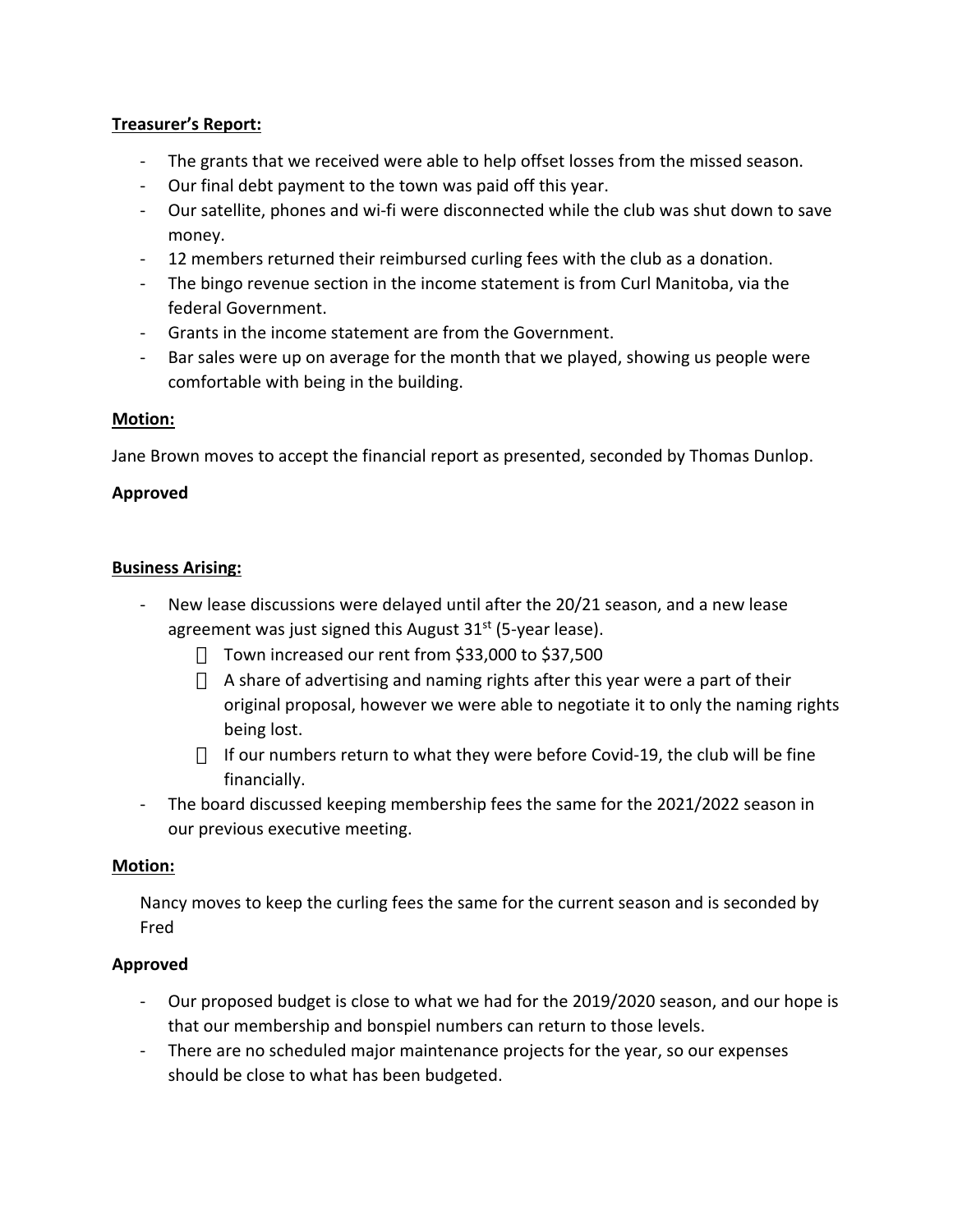## **Motion:**

James Dunlop motioned to accept the budget as presented and was seconded by Ryan Smith.

## **Approved**

### **Election of the Board:**

- Stu would like to thank Lil Branscombe for her contributions in the Marketing Director's role. It has become our only vacant role.
- Nancy Drad asks if there are any nominations for the Marketing Director. Asks a 2nd time Asks a 3rd time

### **Motion:**

Nancy Drad moves that the Board has the power to appoint a Marketing Director, seconded by Matthew Dunlop

### **Carried**

### **Motion:**

Nancy Drad moves to approve the current Board as is, seconded by Gina Doyle.

### **Carried**

### **New Business:**

- There has been a law put in place for mandatory masks within the building, and full vaccinations for Covid-19 will be required to be in the building.
- Only children under 12 will be able to enter the building without being fully vaccinated.
- A return to play document was sent out last month, and is similar to the previous year. The document was sent before new public health measure were implemented, so some protocols had to be altered.
- Nancy Drad mentions that if everyone will be fully vaccinated we are allowed to set our own rules for curling (bringing back 2 sweepers, skips being allowed to sweep, Etc.)
- There's wonder on if masks will need to be worn on the ice while curling, and this will all depend on mandated for curling facilities.